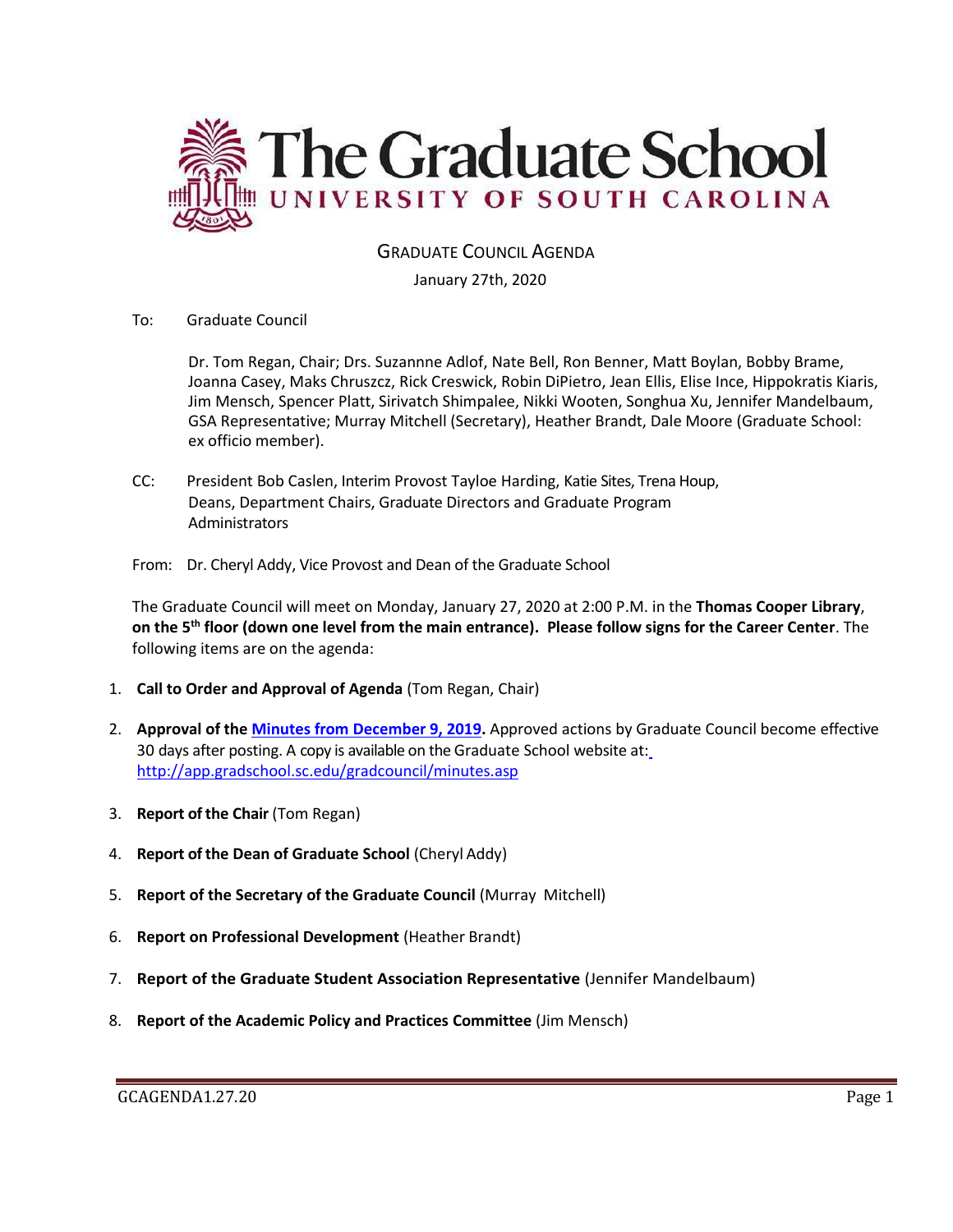9. **Report of the 500/600 Level Courses, Distributed Learning and Special Topics Courses** (Murray Mitchell)

This report is presented to Council for informational purposes only; no action is necessary.

### **500/600 Courses for January 2020 Grad Council**

(CCP = Course Change Proposal; NCP=New Course Proposal; STC=Special Topics Course)

**ACCT 505** (4) Government and Nonprofit Accounting (CCP: Fall 2021) **ARTE 560** (3) Secondary Methods for K-12 Art Certification (CCP: Fall 2020) **ARTE 560P** (1) Secondary Methods for K-12 Art Certification Practicum (CCP: Fall 2020) **CRJU 591** (3) Adolescent Mentoring (STC: Fall 2020; cross list with WGST 598) **ECHE 530** (3) Intermediate Chemical Engineering Kinetics (NCP: Spring 2020) **ECHE 540** (3) Intermediate Separation Process Design (NCP: Spring 2020) **EDUC 632** (3) Promoting School Success in Homeless and other High-Risk Students (STC: Spring 2020). **GEOL 508** (3) Palynology (Delete Existing Course: Fall 2020) **GEOL 510** (3) Organic Sedimentation and Coal Genesis (Delete Existing Course: Fall 2020) **JOUR 506** (3) Mass Media Criticism (CCP: Fall 2021) **JOUR 515** (3) Mass Communications Capstone Portfolio (CCP: Fall 2021) **JOUR 537** (3) The Carolina Agency (CCP: Fall 2021) **MUSC 567** (3) Recording Studio Techniques (CCP: Fall 2021) **MUSC 591** (3) Music Leadership Practicum (CCP: Fall 2021) **PSYC 585** (3) Advanced General Psychology (Delete Existing Courses: Fall 2020) **SPTE 550** (3) The Business of Esports (NCP: Spring 2020) **SPTE 560** (3) Performing Arts Management and Leadership (NCP: Spring 2020) **SPTE 565** (3) Business of Broadway (NCP: Spring 2020) **SPTE 585** (3) Sports Economics (NCP: Spring 2020) **WGST 598** (3) Adolescent Mentoring (STC: Fall 2020; cross list with CRJU 591)

#### **Distributed Learning Proposals**

None at this time.

# **Special Topics Course Proposals**

**BADM 790** (3) Strategic Management of Technology and Innovation II (Spring 2020) **CRJU 591** (3) Adolescent Mentoring (STC: Fall 2020; cross list with WGST 598) **EDUC 632** (3) Promoting School Success in Homeless and other High-Risk Students (Spring 2020). **ENHS 793** (3) Concepts and Public Health Preparedness (Summer 2020) **ENHS 862** (3) 3D in vitro tissue culture for reproductive toxicity screening (Spring 2020) **WGST 598** (3) Adolescent Mentoring (STC: Fall 2020; cross list with CRJU 591)

# 10. **Associate Graduate Faculty Nominations** (Murray Mitchell)

None at this time.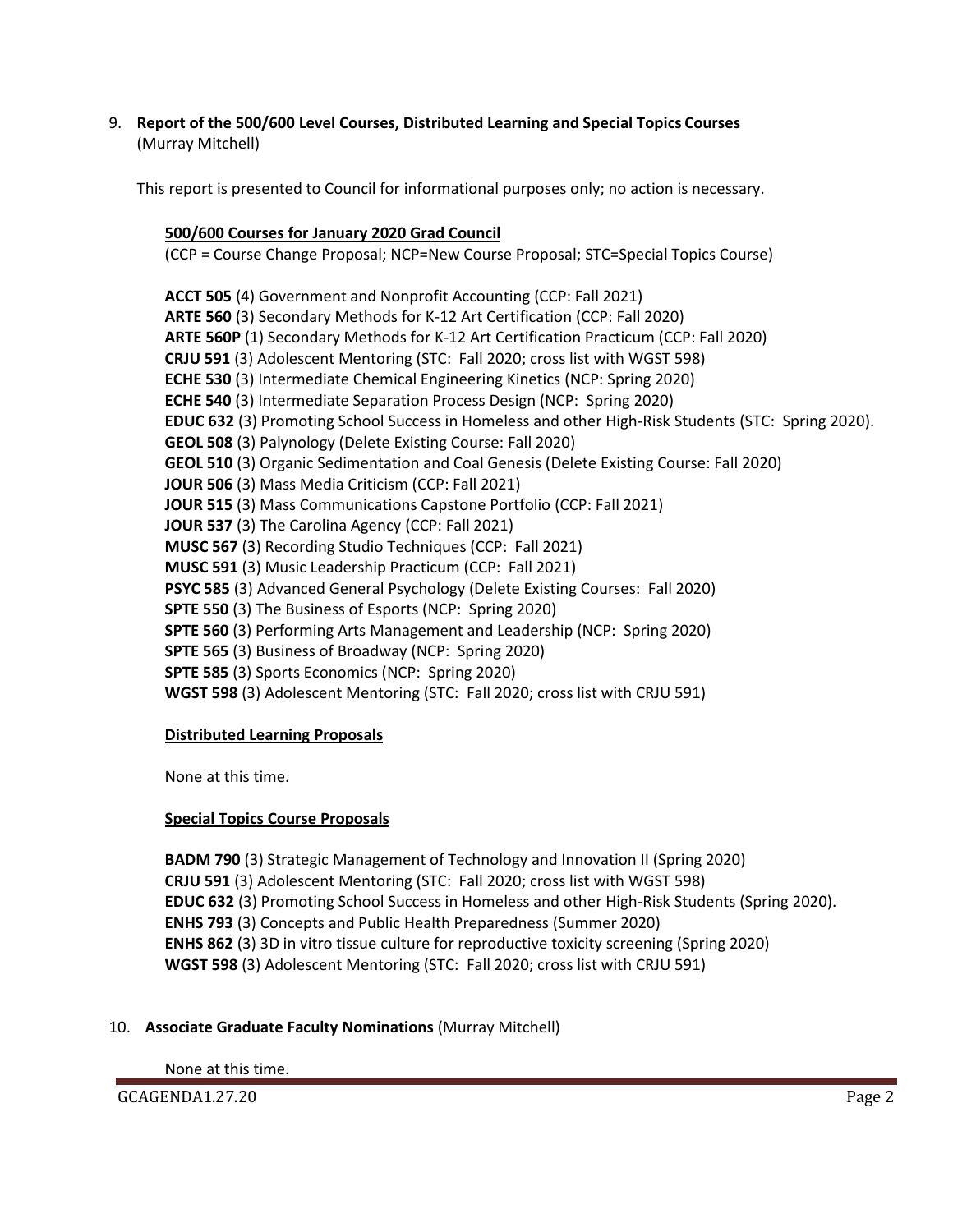#### 11. **Fellowships and Scholarships Committee** (Jean Ellis)

#### 12. **Report of Science, Math, and Related Professional Programs Committee** (Rick Creswick)

Below is a list of proposals reviewed by the Committee. Each curricular action can be viewed at this Public Agenda review site:

<https://www.sc.edu/programproposal/agenda/?id=80&code=GCO>

At this Public Agenda link, the individual proposals are not live-linked, but agenda items are listed in alphabetical order. To view the full proposals, GC members and Committee Chairs still need to go to the Committee Review site, and filter for "Committees", then for the "Committee" called "Added to Grad Council agenda."

- **CSCE Academic Certificate,** Graduate Certificate in Artificial Intelligence, Engineering & Computing, New Program: Fall 2020
- **NURS 770** (1-3) Nursing Field Study, Nursing, Change to Existing Course: Fall 2021
- 13. **R**epor**t of the Humanities, Social Sciences, Education, and Related Professional Programs Committee**  (Robin DiPietro)

Below is a list of proposals reviewed by the Committee. Each curricular action can be viewed at this Public Agenda review site:

<https://www.sc.edu/programproposal/agenda/?id=80&code=GCO>

At this Public Agenda link, the individual proposals are not live-linked, but agenda items are listed in alphabetical order. To view the full proposals, GC members and Committee Chairs still need to go to the Committee Review site, and filter for "Committees", then for the "Committee" called "Added to Grad Council agenda."

- **EDST Major / Degree Program,** Foundations of Education, Ph.D, Education, Change to Existing Program: Fall 2020
- **JOUR 777** (3) Practicum in Mass Communications Management, Information & Communications, CCP: Summer 2020
- **SOWK Academic Certificate,** Drug and Addiction Studies, Social Work, Change to Existing Program: Fall 2021
- 14. **Report of the Grievances, Appeals and Petitions Committee** (Bobby Brame)
- 15. **Other Committee Reports**
- 16. **Old Business**